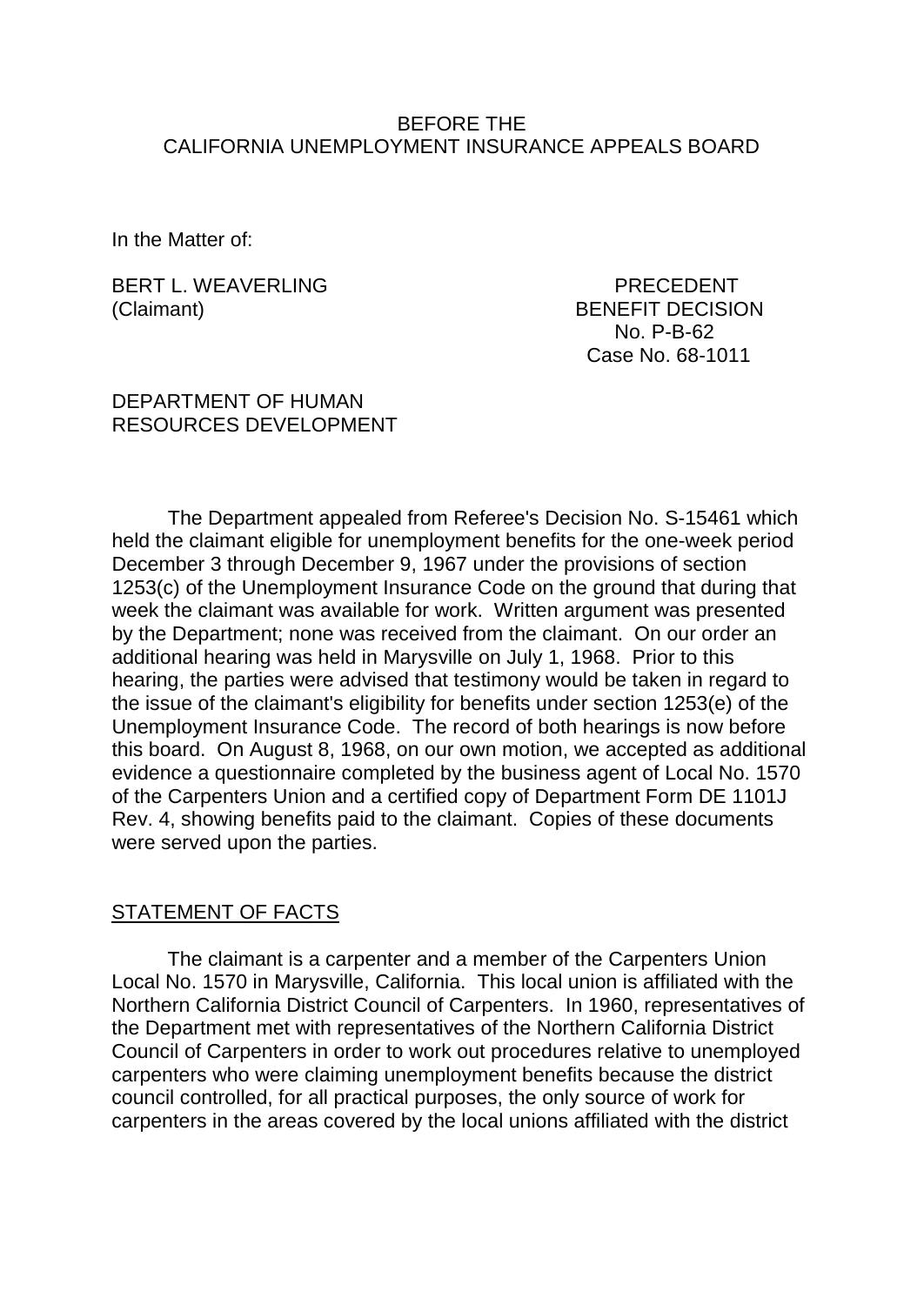council. As a result of this meeting, the Department furnished to the various locals affiliated with the district council a "Notice of Unemployment Insurance" which reads in part as follows:

P-B-62

"This notice gives information on unemployment insurance requirements for union members.

"Special rules apply to union members when the union controls most of the hiring in an industry or trade. To be eligible for benefits*,* union members must follow all union regulations which include:

"1. Registering as 'out-of-work' with his union.

"2. Showing up and answering all roll calls.

"3. Showing up for dispatch and answering dispatch calls.

"4. Accepting suitable employment when notified by the union." (Emphasis added)

The rules of Local No. 1570 provide that unemployed members who desire to be dispatched to work as carpenters register with the local and place their names on the local's out-of-work list. Names of unemployed carpenters who are members of this local and are registered as out of work are placed on the list in accordance with the time they register with the union as unemployed. In order to maintain his place on the list, an unemployed carpenter must report to the local union for roll call, which is held commencing at 7:30 a.m. each Monday. If a member fails to meet roll call on Monday, his name is removed from its place on the out-of-work list and reinstated at the end of the list.

The rules of Local No. 1570 also permit (but do not require) unemployed members desirous of obtaining work to solicit work with employers for whom they have previously worked within the last three years. If an employer desires to hire such a member, the member is dispatched to the employer regardless of the place at which his name appears on the out-ofwork list.

The union rules permit (but do not require) unemployed carpenters to register in the variety of skills they may possess. That is, an unemployed carpenter may register as a finish carpenter, a framer, a construction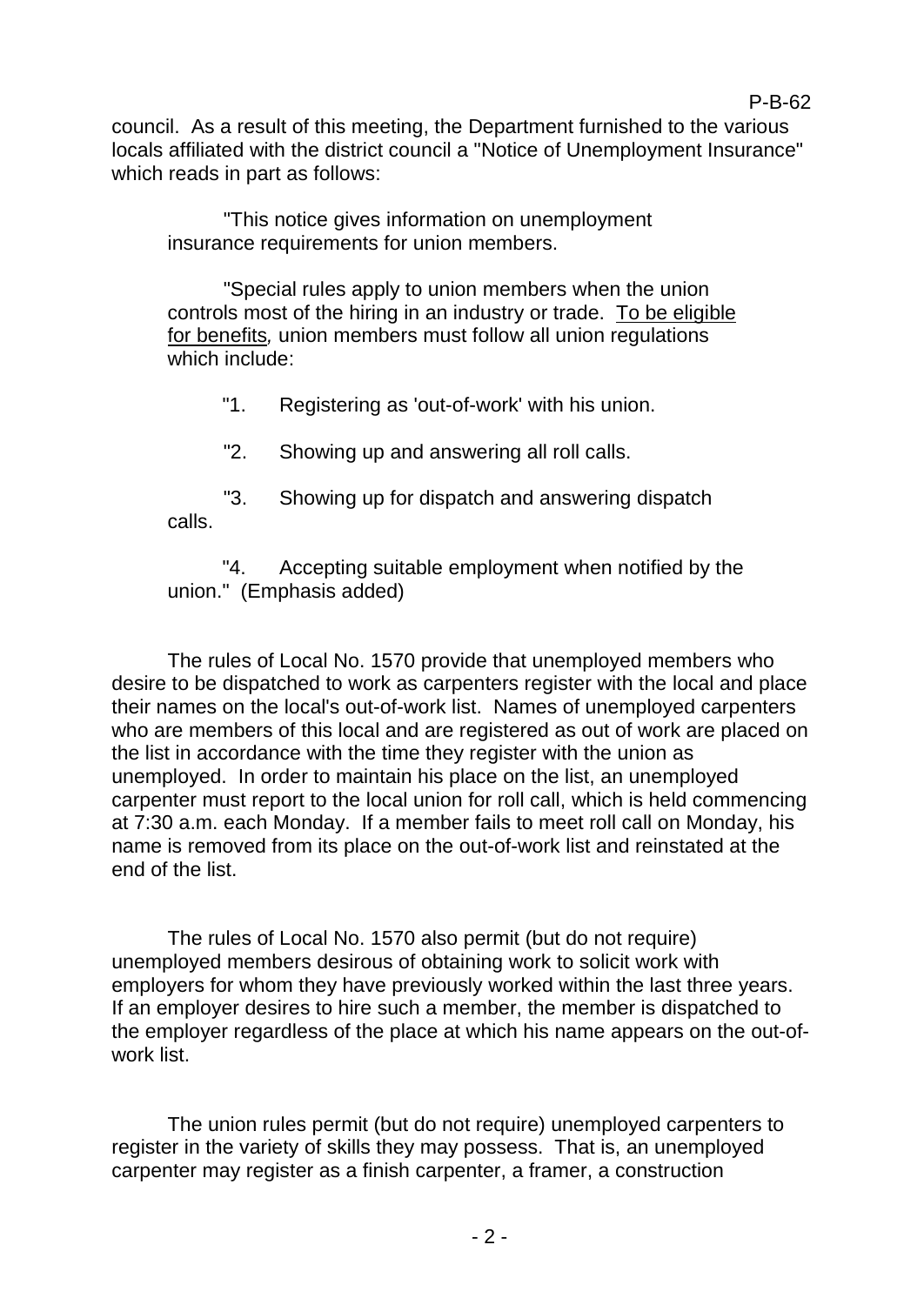carpenter, a commercial carpenter, etc.; and, when an order comes in for a specific skill, the member whose name appears first on the list in this specific skill will be dispatched to the job regardless of the position of his name on the out-of-work list. That is, if an order comes in for a finish carpenter and the name of a member who has registered as a finish carpenter appears fifteenth on the list, this member will be dispatched to this job in preference to those above him on the list who have not registered in this skill.

The claimant filed a claim for unemployment benefits effective June 4, 1967 in the Marysville office of the Department. When he filed his claim, he was furnished by the Department with a printed form entitled "Seek Work Plan," which informed the claimant as follows:

"The Unemployment Insurance Code requires an individual 'to make all reasonable effort' to secure work in order to be eligible for benefits. This work search should be reasonably directed toward finding work in the shortest period of time. In order to meet the eligibility requirements of the Unemployment Insurance law, you will be required to follow the plan checked below.

"1. Since you are a member of a Union that controls all (or almost all) job dispatching in your occupation, you are required - each week - to register with your Union and meet all Union requirements that pertain to or may affect your being dispatched onto a job. This includes meeting all Union dispatching 'calls' and registrations."

The claimant registered with his union as a carpenter-welder.

On Monday, December 4, 1967, because of transportation difficulties, the claimant was unable to report to his local union for roll call, and as a result, his name was dropped from number 80 on the out-of-work list to number 95. When the Department was informed of this fact, a determination was issued holding the claimant ineligible for benefits for the period December 3 through December 9, 1967 under the provisions of section 1253(c) of the code, because the Department concluded that the claimant was ". . . not considered available for that week."

Subsequent to filing his claim for benefits effective June 4, 1967, the claimant certified as totally unemployed for the weeks ended June 10, June 17 and June 24, 1967. He also certified as totally unemployed for 17 consecutive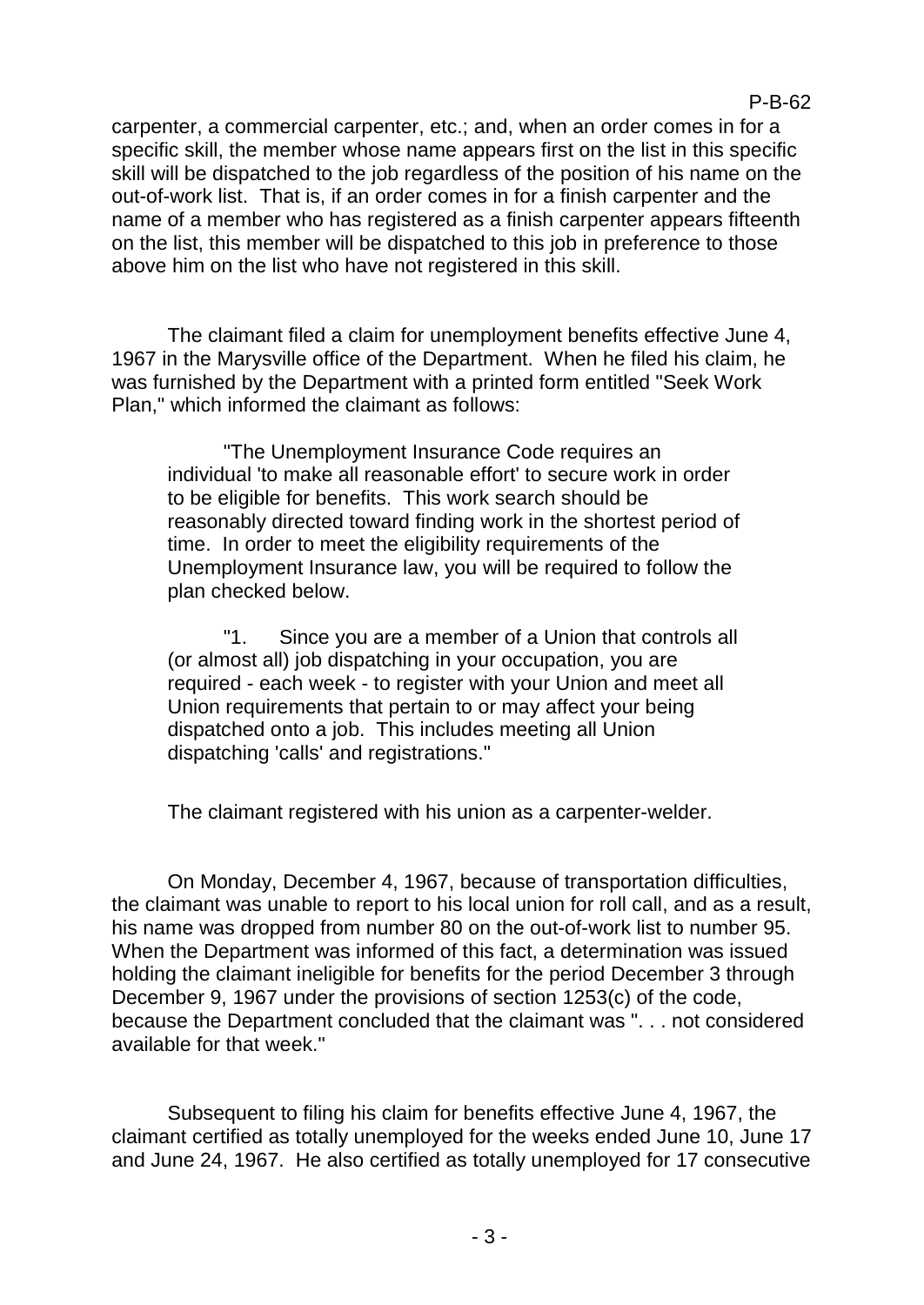weeks from the week ended November 25, 1967 through the week ended March 16, 1968 and for the one week ended April 22, 1968.

## REASONS FOR DECISION

Before deciding the specific question of the claimant's eligibility for benefits for the week commencing December 3, 1967, it is necessary, we believe, to address ourselves to certain other aspects of this case.

The Notice of Unemployment Insurance which was furnished the local unions by the Department contains grounds for misinterpretation where it points out that "special rules apply to union members."

Although the Department did not so intend it, we believe this statement, taken by itself, is at best misleading. We do not believe that the State Legislature in establishing the Unemployment Insurance Code contemplated that union members would be required to do any more or any less than any other unemployed claimant in maintaining eligibility for benefits. Had such been the intention of the legislature, we believe it would have so provided in the code, as it did in providing that special regulations would be established in regard to part-totally employed individuals or partially unemployed individuals (code section 1252) or for commercial fishermen (code section 1252.1). Since there are no special provisions in the Unemployment Insurance Code relative to the eligibility of union members, we conclude that union members must meet the same requirements as any unemployed individual.

We likewise believe that the printed seek work plan involved herein, which is provided to certain union members, is also misleading as well as providing grounds for possible estoppel in the future when the seek work plan indicates that "In order to meet the eligibility requirements of the Unemployment Insurance Law" the claimant must register with his union and meet all union requirements that pertain to dispatch for work.

Turning our attention now to the immediate problem of the claimant's eligibility for benefits. Both the Department and the referee considered the claimant's eligibility under section 1253(c) of the Unemployment Insurance Code. This section provides that an unemployed individual is eligible for benefits with respect to any week only if he is available for work during that week. We believe that the Department and the referee were in error in considering this case under section 1253(c). While the claimant's failure to comply with the reporting requirements of the union did result in a loss of his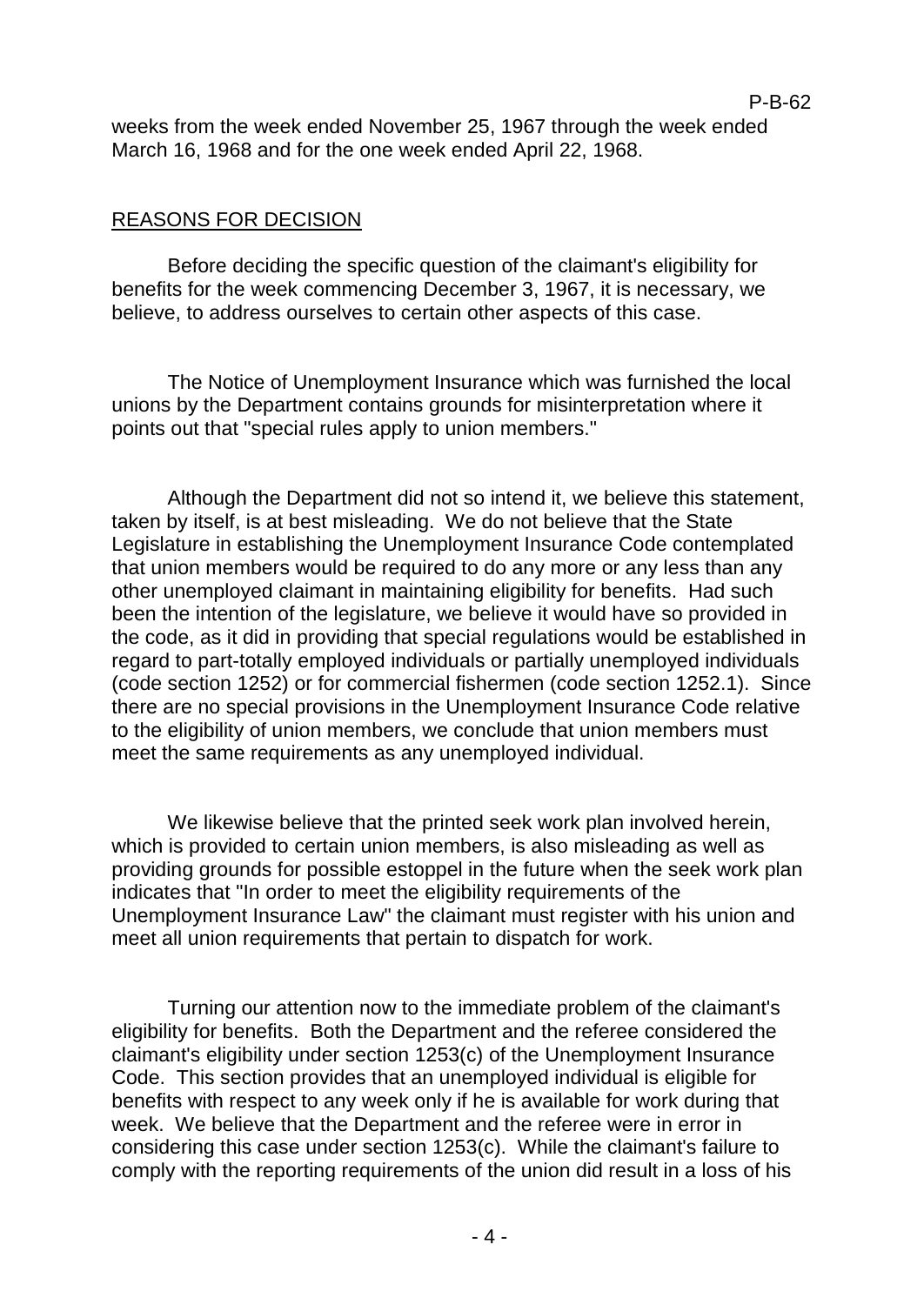position on the out-of-work list, it did not, on the facts of this case, affect his availability for work for that week.

We believe that the claimant's eligibility for benefits in this case should have been considered under code section 1253(e). For such reason we remanded the matter for an additional hearing after advising the parties that we intended to consider this issue.

Section 1253(e) of the Unemployment Insurance Code provides that an individual is eligible for benefits for any week only if:

"(e) He conducted a search for suitable work in accordance with specific and reasonable instructions of a public employment office."

The facts show that the instructions given to the claimant were to register with his union and meet all union requirements that pertained to or may affect his being dispatched to a job, including meeting all union dispatching calls and registrations.

In our opinion these instructions were specific and reasonable in view of the evidence that the claimant's union controlled practically all of the hiring in the claimant's occupation as a carpenter. The issue then is, what effect did the claimant's failure to answer the roll call of his union on December 4, 1967 have upon his eligibility for benefits under section 1253(e) of the code for the week in question? Can the claimant's failure to comply with these instructions in the one instance involved herein be excused? In our opinion it cannot.

The instructions given to the claimant by the public employment office required only that he report to his union hall to answer the roll call commencing at 7:30 a.m. on Monday, December 4, 1967. The claimant's failure to be present and respond to the roll call, no matter what his excuse may have been, means in effect that he made no search for work at all during that week. Clearly he was not in compliance with the reasonable instructions of the public employment office. Therefore, benefits must be denied under section 1253(e) of the code.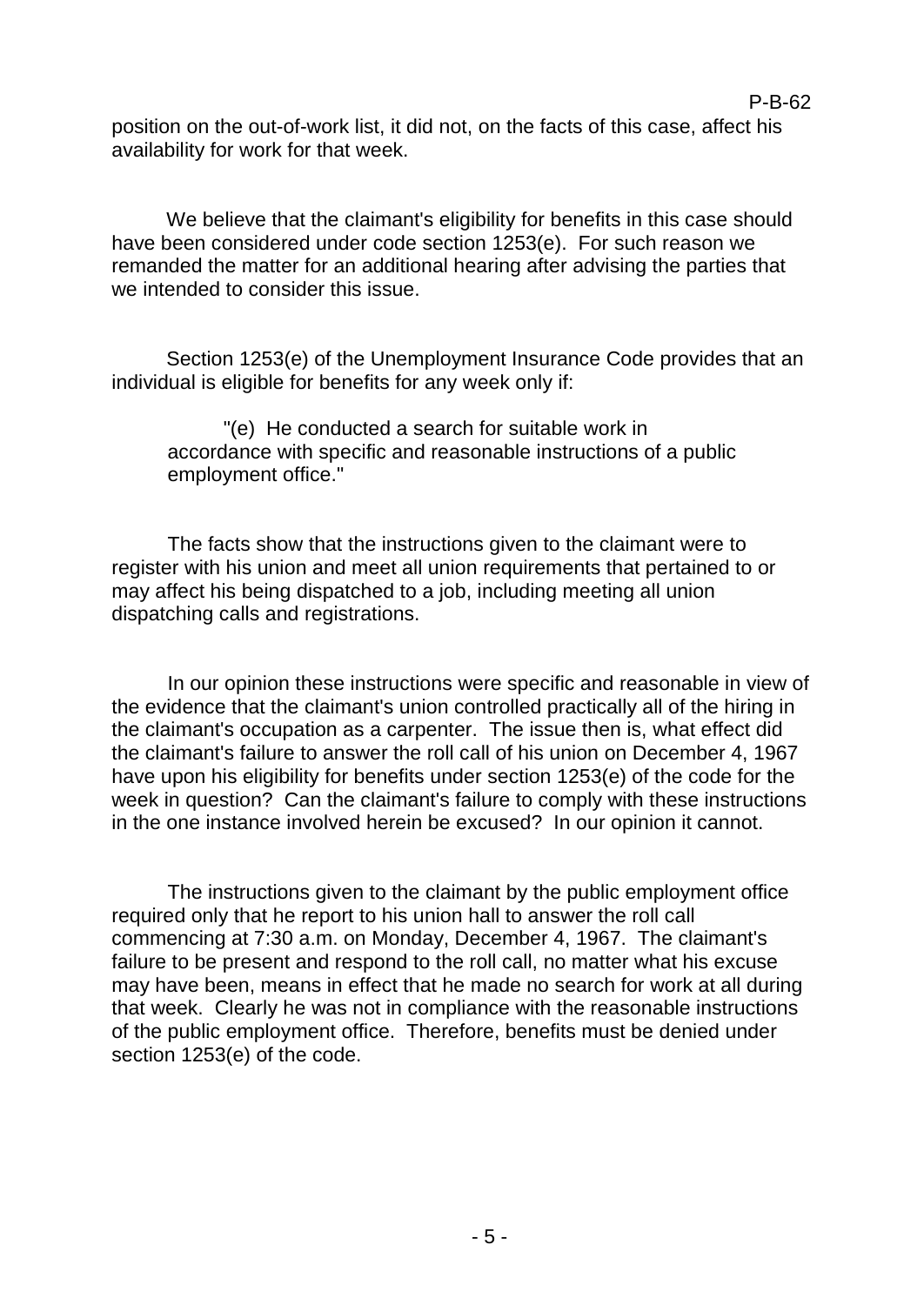# **DECISION**

The decision of the referee is modified. The claimant was ineligible for benefits under section 1253(e) of the code for the period December 3 through December 9, 1967.

Sacramento, California, December 18, 1969

# CALIFORNIA UNEMPLOYMENT INSURANCE APPEALS BOARD

ROBERT W. SIGG, Chairman

LOWELL NELSON

CLAUDE MINARD

DON BLEWETT

# DISSENTING IN PART - Separate Opinion Attached

JOHN B. WEISS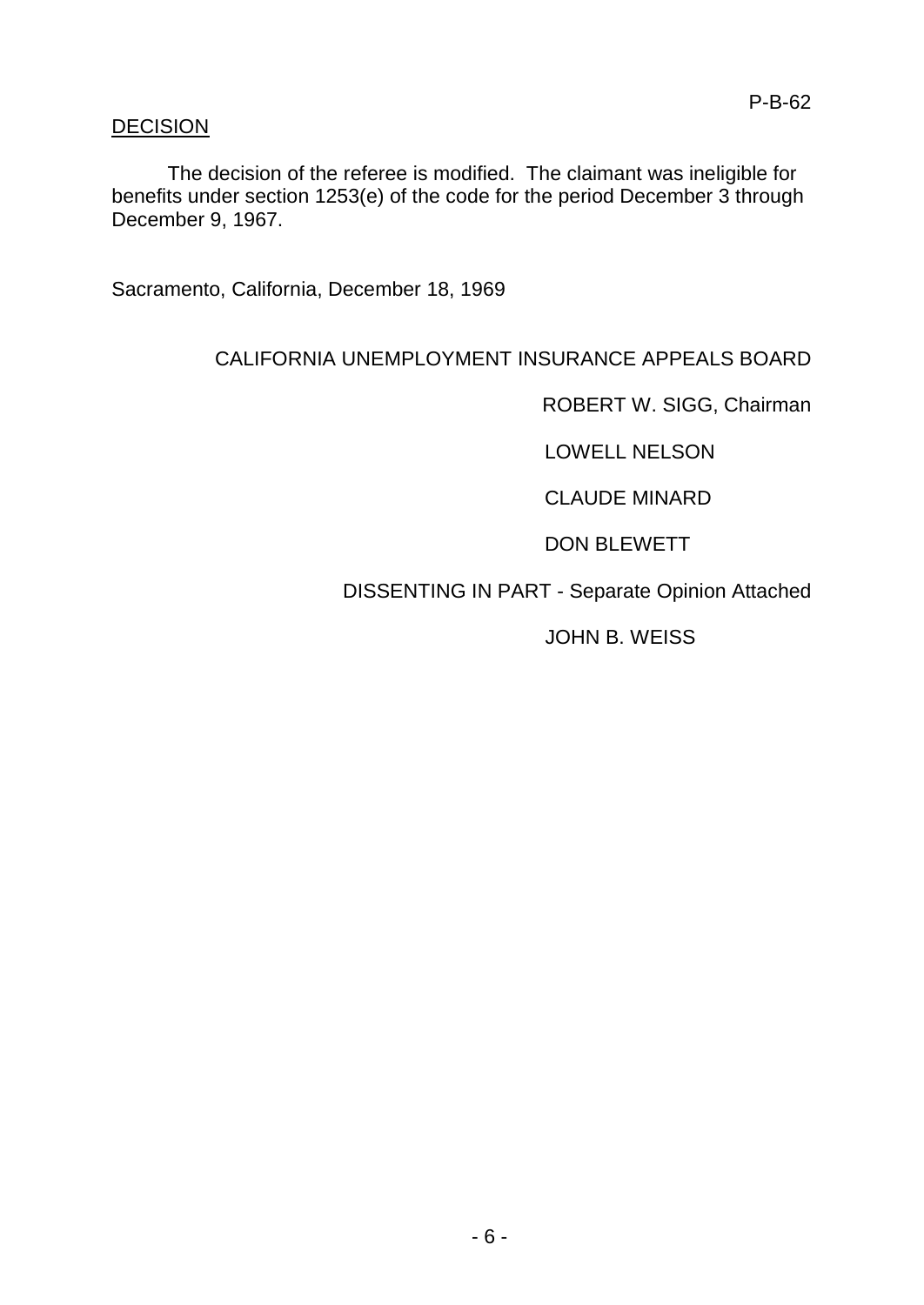## SEPARATE OPINION CONCURRING IN PART - DISSENTING IN PART

The Department and the referee resolved this case under section 1253(c) - the "availability" section of the code. My associates of the board believe this to be error, and prefer to reach their decision under section 1253(e) - the "instructions" section of the code. I agree with my associates of the board as to their disposition of the section 1253(e) issue, but I cannot agree that there is not also a section 1253(c) issue.

Section 1253(c) of the California Unemployment Insurance Code provides that an individual is eligible for unemployment Insurance benefits for any week only if he is able to work and available for work for that week. This board in Benefit Decision No. 5015 held that an individual is available for work under this code section only if that individual is ready, willing and able to accept suitable work which he has no good cause to refuse and for which a reasonable opportunity exists in his labor market area, and further, without undue restrictions on the work he will accept either self-imposed or created by force of circumstances (emphasis added). In numerous decisions the Appeals Board has held that when a claimant is a member of a union which controls the bulk of work opportunities in the claimant's occupational classification, the claimant may be eligible for benefits and available for work only by strict compliance with the requirements of the union *(*Benefit Decisions Nos. 4888, 4987, 5014 and others).

Here the dispatching rules of the union controlling the claimant's work (the union to which the claimant belonged), followed a dispatching procedure of first on the list, first out. Failure to register in the prescribed manner results in the delinquent members being dropped to the bottom of the list. Here by his failure to report as prescribed, the claimant was dropped to the bottom of the dispatch list, and has thus unquestionably lengthened his period of unemployment. This loss of dispatch status did therefore by force of circumstance affect the claimant's availability not only for the week in which he failed to register, but also for succeeding weeks until the claimant has regained his former position on the union dispatch list. For these reasons I would find that the claimant must be "unavailable" under section 1253(c) by force of circumstance until he regains his former position on the dispatch list. It follows that benefits must be denied accordingly.

John B. Weiss